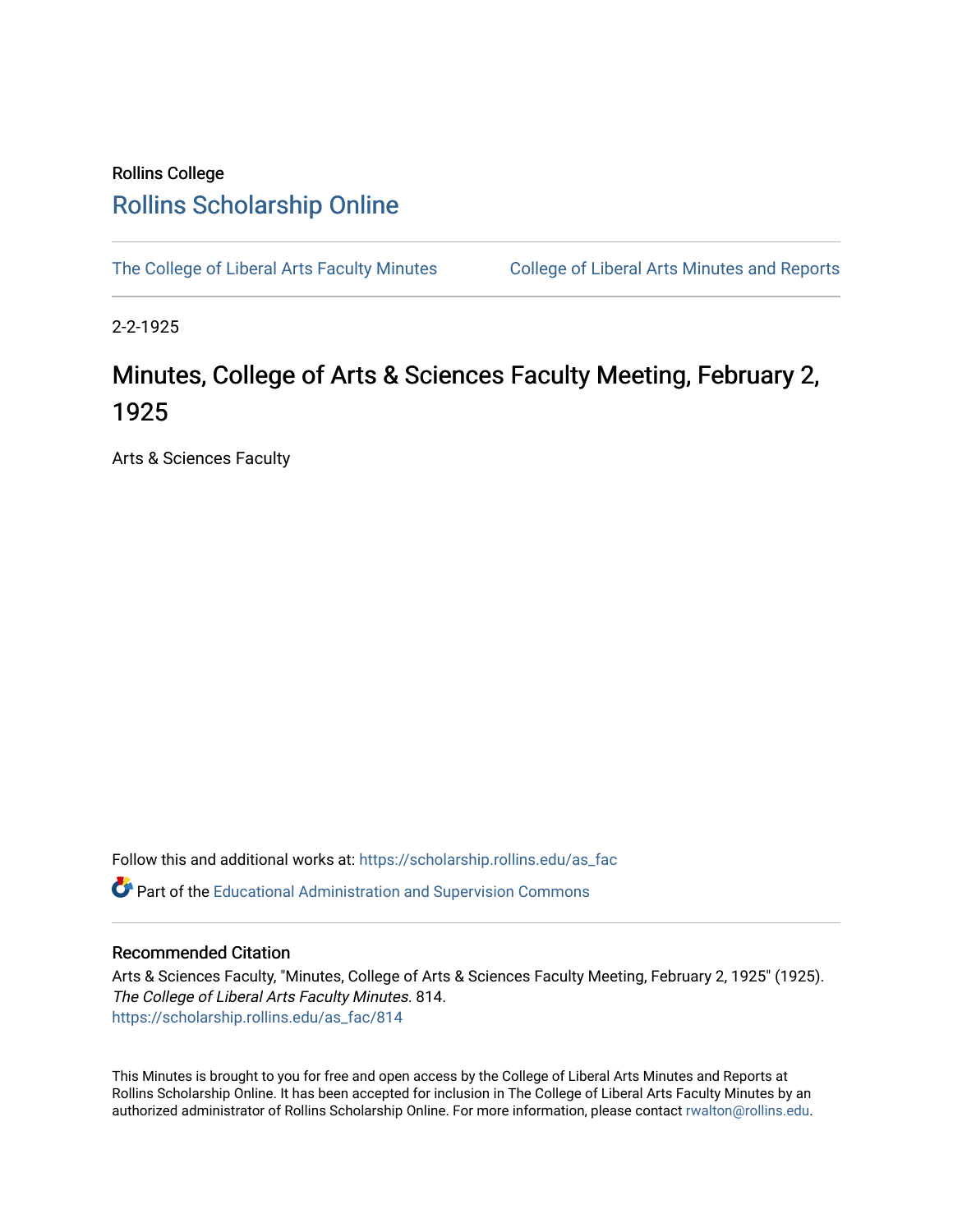#### Faculty Meeting Feb. 2, 1925.

The fourth faculty meeting of the year wes held at 7:30 p.m. on Feb. 2, 1925, in the President's House and wes opened with prayer by President Weir.

Present: Mrs. Cass, Dr. Dresch, Mr. Duyck, Mrs. Faust, Dr.Feuerstein, Mrs. Grey, Prof. Harris, Mr. Hanna, Mr. Jaynes, Mrs. Newby, Miss Niles, Mrs. Podmore, Dean Sprague, Prof. Shiver, Prof. Spaulding, Miss Schenk, Mrs. Taintor, Mrs. Hart, President Weir. Prof. Weinberg and Miss Wallace.

President Weir stated that the meeting was called for the purpose of discussing registration matters and asked for a discussion from Dean Sprague.

Deen Sprague spoke of the many irregularities connected with the previous registrations et Rollins and said it was his impression that these irregularities were being gradually eliminated and students made regular. In view of the many requests for permission to elect more than the required number of hours, he stated that he believed the standard assignments of classroom work were not being rigidly enforced by the faculty.

Additional hours were granted inthe registration of the following students: Ada McKay, Paul Hilliard, Isabel Greene, Margery Ufford, D. B. McKay, Jr., Vivian Heide, Robert Chandler, Hubert Poole, Barbara Sheffield, Catherine Lewis, Stanley Warner, Pearl Wright, Eura Durrance, Paul Richmond, Cecil Draa, Mildred Stagg, Raymond Redding.

President Weir asked that the feculty report by noon the following day on a special list of scholarship holders, relative to the continuance of these honors.

Mrs. Grey reported that flowers had been sent from the faculty to Miss Treat to express the sympathy of the faculty in the loss of her mother. It was voted to pay the bill of \$10 for these flowers from the funds collected for social purposes early inthe year by Prof. Shiver.

Prof. Harris was appointed chairman of a committee to draw up resolutions making record of the sympathy of the feculty for Miss Treat in her bereavement.

Secretary. President

Approved

*(*